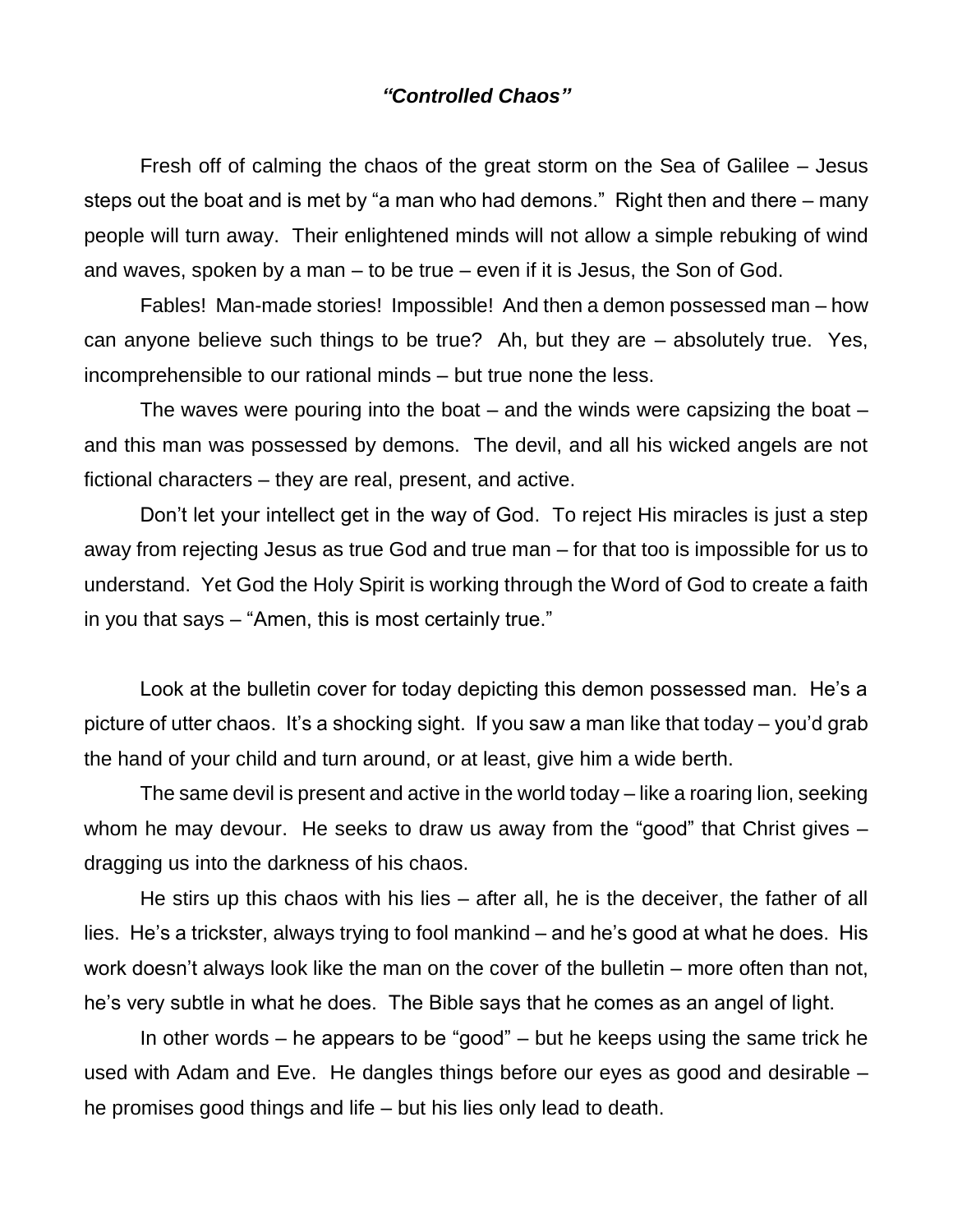The devil takes that which God creates as "very good" and works overtime to corrupt it – to spoil the "good" life that God desires for you. God tells you what is "good" – and the devil substitutes his own word (which may appear and sound good) – but are chaos.

One of the most apparent examples is God's "good" gift of Holy Marriage – a gift that the devil has been chipping away at for a long time. He's convinced many to believe that marriage is "not good" – a jailhouse, a prison – something that takes away our freedom, the control of our lives. But God says that marriage – the union of one man and one woman for life – is good.

No doubt you who are married have received these "good" benefits – rejoiced and celebrated this gift. But at the same time, you see how the devil works to steal away the blessings – the chaos he brings to marriage – the division he causes.

Having spoiled this gift of Holy Marriage in the minds of many – the devil does not stop there. He attacks another important part of creation – the fruit of marriage – the "good" gift of children.

Children today are under attack by the devil who is confusing and warping God's creation of us as male and female. He deceives us into believing that we can determine whether we are male or female – as if we were in control, as if we are the Creator, as if we are God. It's utter chaos – and our children are caught in the storm – being broken apart and destroyed.

Just as Jesus stepped from the boat into the chaos of this demon possessed man – so Jesus steps into our world, into our chaos – to drive away the devil so that we might have peace – and receive the good gifts He intends for us.

The demon possessed man asks an intriguing question – "What have you to do with me, Jesus, the Son of the Most High God?" What does Jesus have to do with you? He redeems you – He breaks the chains of the devil's lies and deceptions – He sets you free to live, and to rejoice and make use of the good gifts that He gives to you.